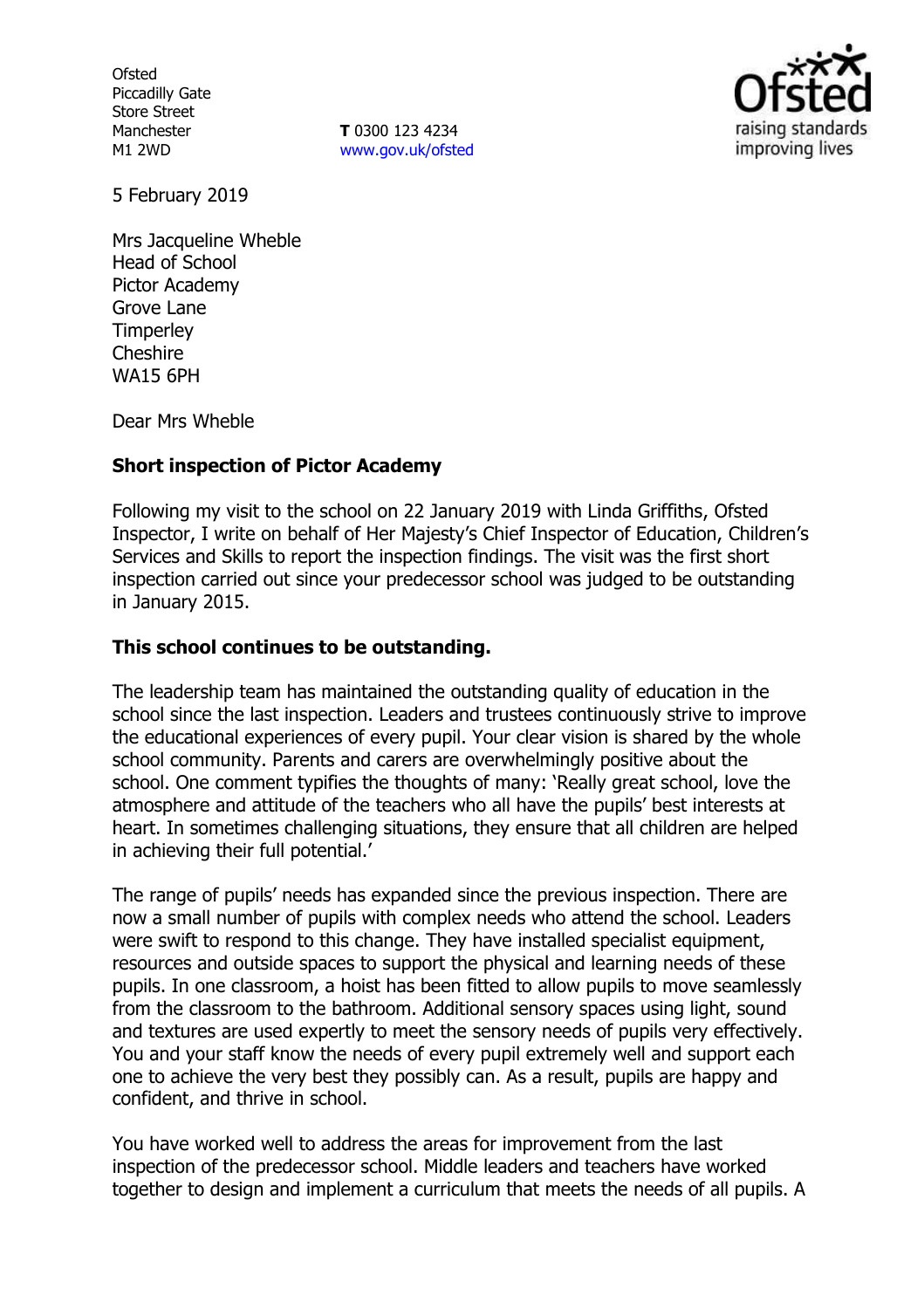

full range of topics has given greater breadth to the curriculum. Teachers understand the small steps of progress required for pupils of lower ability. They ensure that each topic is adapted to meet the varying needs of the pupils. Consequently, teaching is highly personalised and effective. Teachers are skilled in adapting their teaching in order to respond to opportunities to challenge and extend pupils' learning. For example, when a pupil was distracted using the internet, the teacher skilfully diverted the learning and linked it to geography. At another time, when it started to snow, pupils were encouraged to put their coats on, go outside and share this experience. Pupils' fine motor skills were developed well by pupils spreading out their fingers to create foam rainbows on a table.

Teachers now set very precise and personalised targets for every pupil. Targets are available in every classroom and are used as working documents to record individual progress. The progress made by pupils since joining the school is clearly visible in pupils' books and learning records. Most pupils make very strong progress from their starting points. Records also show how pupils have improved their physical, social and academic skills. Some pupils have progressed from having very little mobility to walking unaided. Other pupils have progressed from being socially isolated to managing to work in small groups.

There is a clear focus on developing pupils' reading, writing and number skills across the school. In pupils' books, the development of number and writing skills over time is clearly evident. This was also observed during the inspection. For example, pupils were moving from knowing and writing their numbers from one to 10 to being able to complete simple calculations. Staff use every opportunity to develop pupils' personal, social, emotional and physical skills. Pupils enjoyed a dance class where they were encouraged to extend their physical movement and balance. In addition, during snack time, some pupils used pretend money to pay for a snack and also learned to be patient and stand in a queue.

You are ambitious to further develop your revised curriculum model and the assessment system that accompanies it. Inspection evidence shows that these are already beginning to have a positive impact on pupils' progress. However, developments are not yet fully embedded, and so there is scope for some pupils to make even stronger progress across a wider range of subjects.

# **Safeguarding is effective.**

The safeguarding team has ensured that all safeguarding arrangements are fit for purpose and that records are detailed and of high quality. The school's record of the required checks on members of staff is compliant and thorough. The designated safeguarding lead responds quickly to any concerns. She is tenacious in following up any referrals. This includes referrals to the local authority or other agencies when required.

The culture of safeguarding in school is strong. Staff training is up to date and robust. As a result, staff know the signs and symptoms of abuse and are quick to report any concerns. Policies and procedures are thorough and form the basis of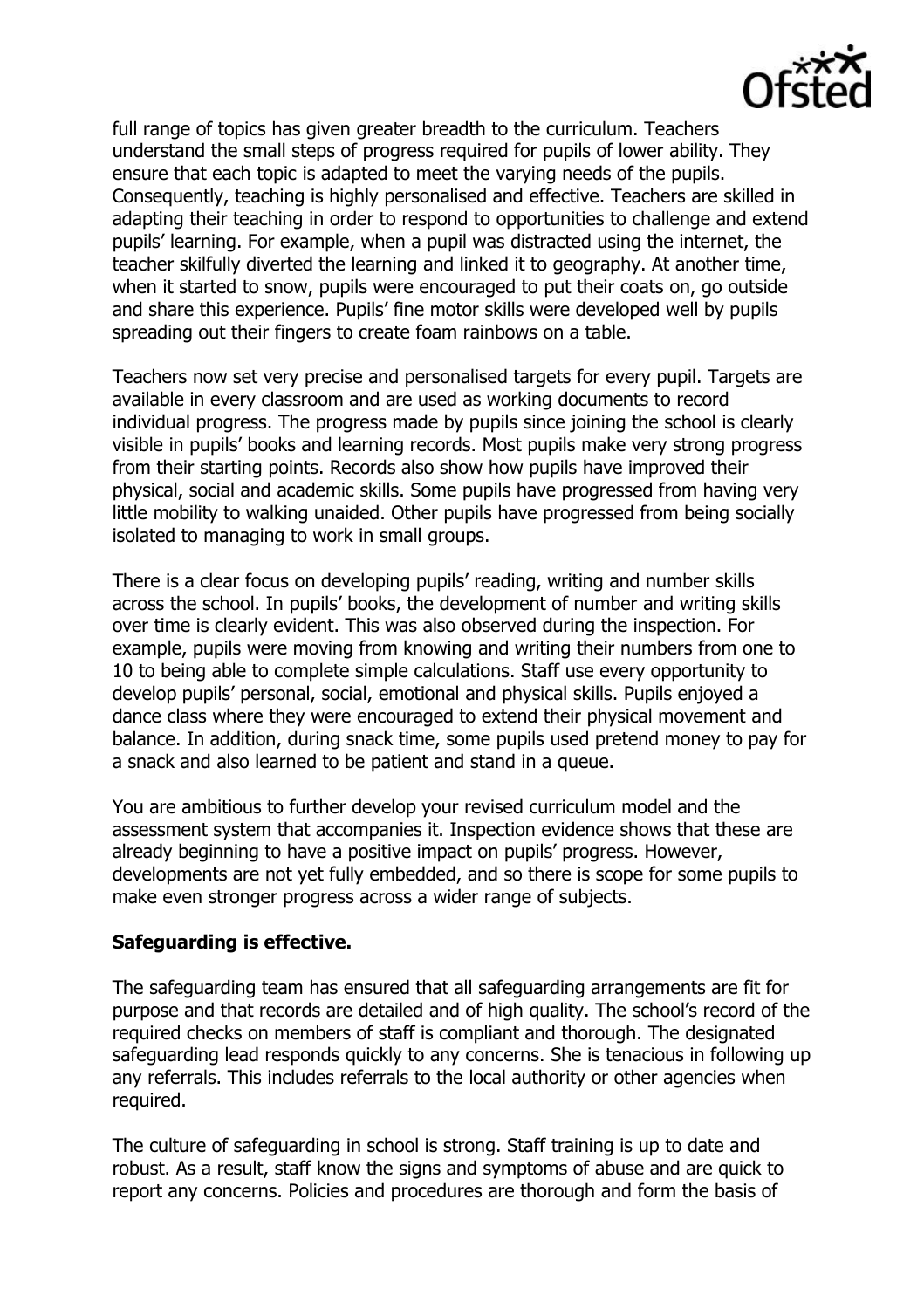

work to keep children safe. The family worker works with families who need early help and also refers to other agencies if needed.

Risk assessments across a range of situations are detailed and take account of all potential risks. The assessments are used effectively to maintain safe practice across the school. This includes residential activities, driving the minibus and dealing with any behavioural concerns.

# **Inspection findings**

- One of the key lines of enquiry I explored with you was around pupils' behaviour. Your systems and procedures within school are very effective in managing pupils' behaviour. The staff know pupils very well and consequently are able to act quickly when behaviour is a cause for concern. Staff are skilled at using strategies to distract or deflect a situation. This helps to de-escalate any problematic behaviour and support pupils back into learning. Pupils are treated as individuals. Staff take time to work with parents to find out what will work with their children to make positive changes. Parents speak highly of the support they receive from the school and the positive impact this has had on the personal progress of their children. Leaders analyse patterns of behaviour for individuals as well as the behaviour of particular groups. Leaders intervene to support and improve behaviour if required. For example, you noticed that there was a small increase in incidents at lunchtime. An additional member of staff was deployed, with the result that the number of incidents decreased. With personalised help and support, pupils learn how to manage their behaviour and emotions. The knowledge of staff, combined with the strategies deployed, has ensured that pupils' behaviour in this school is outstanding.
- $\blacksquare$  I also considered how effectively the pupil premium funding is used. Leaders identified that communication was a barrier to disadvantaged pupils' learning and progress. Leaders use some of the funding to offer additional speech and language support for pupils in order for them to benefit from one-to-one support. The speech and language therapy team also trained teaching assistants, so that the support was threaded throughout the school. The school's visual communication system allows pupils to communicate in a variety of ways, including using visual images, signs and symbols, as well as communicating verbally. Pupils have ownership of their chosen method. There are personalised resources to help each pupil to ask and answer questions, talk about their day or contribute to a discussion. The whole-school focus on communication has a significant impact on the progress and personal development of this group of pupils. In addition, the assessment system shows that all disadvantaged pupils in receipt of pupil premium funding achieved their targets in the last academic year. Pupil premium funding is used very well at the school and enables disadvantaged pupils to make strong progress.
- Another line of enquiry concerned pupils' attendance. Leaders monitor and track attendance closely and are quick to act when patterns of poor attendance emerge. The family support worker works closely with families to identify and overcome any barriers to regular attendance. The support is very personalised and staff are creative in finding solutions to any problems. Pupils' attendance is